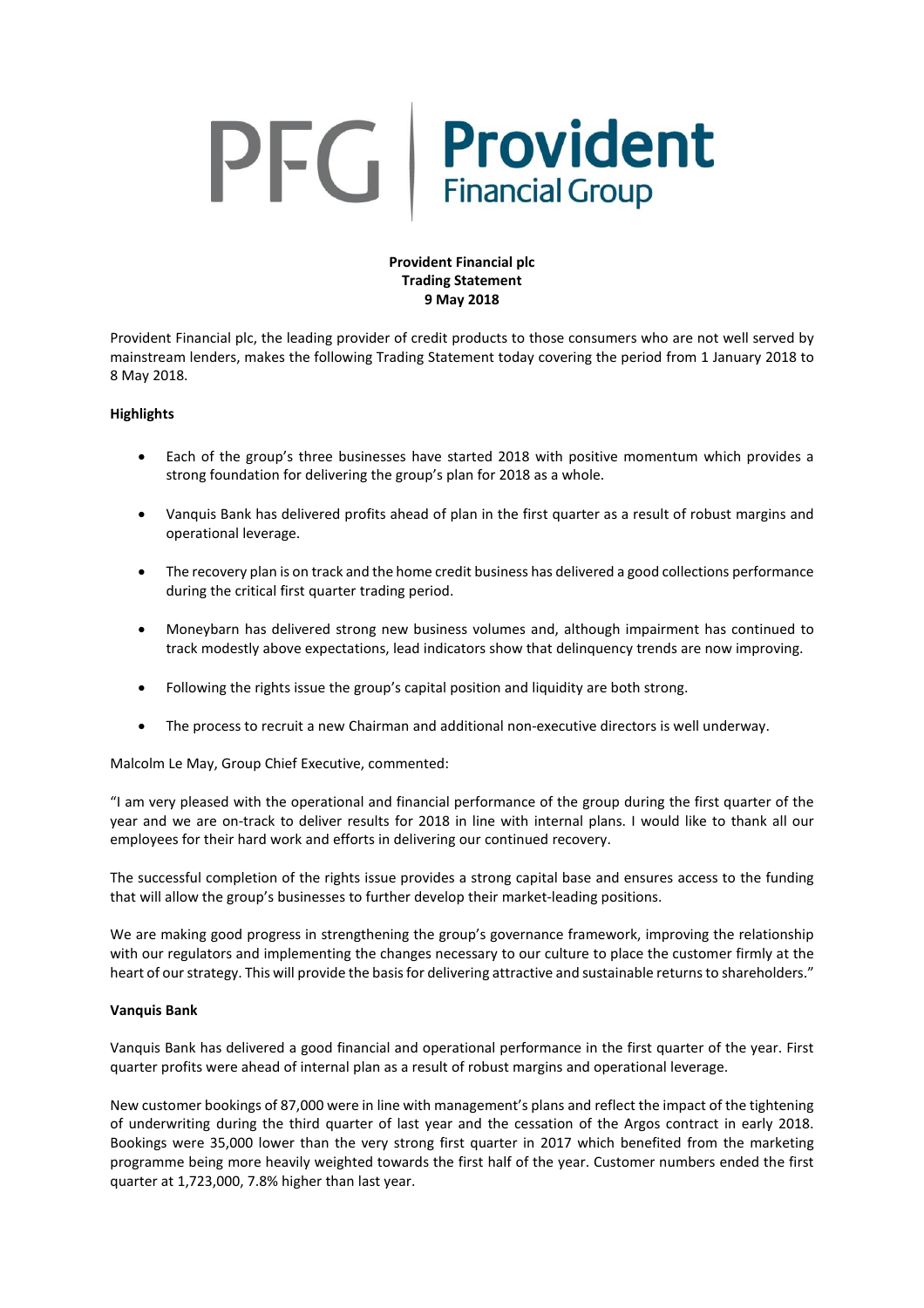Delinquency levels have remained stable during the first quarter of the year and the annualised risk-adjusted margin is tracking marginally ahead of internal plan and the guidance for the full year.

There are now 660,000 registered users to Vanquis Bank's new mobile app launched last year and the groupwide Provident Knowledge Universe (PKU) customer database is being rolled out during 2018. Both of these initiatives will enhance customer outcomes across all stages of the customer journey. The level of investment spend on developing digital initiatives through the first quarter was consistent with last year. Together with cost efficiencies, this has allowed Vanquis Bank to deliver good operational leverage.

In response to the definition of persistent debt arising from the FCA's credit card market study, the business is in the process of rolling out the use of recommended payments and other communication strategies across its customer base to mitigate the risks that customers lose access to the benefits of owning a Vanquis Bank credit card. In addition, the business is working to apply enhanced affordability assessments following the principles established during the FCA's wide ranging review into creditworthiness in consumer credit. The financial impact from both of these changes has already been included in the guidance for 2018.

Good progress is being made in building the capability to refund some 1.2 million ROP customers on a timely basis. A pilot into a small segment of customers has successfully been completed and the roll-out of the full refund programme will commence from June 2018. To date, there has been no material change in the level of ROP complaints following the announcement of the settlement on 27 February 2018.

The focus of the Vanquis Bank loans proposition remains on providing unsecured loans to existing credit card customers, with volumes and credit quality in line with expectations.

#### **CCD**

#### Home credit

The Provident home credit business has made good progress in delivering the recovery plan established in September 2017 and has performed in line with internal plans during the first quarter.

Collections performance during the important first quarter of the year continued its progressive improvement, supported by further significant improvements in customer service and operational effectiveness. The shortfall in underlying performance against historic levels narrowed from 12% at December 2017 to 10% at March 2018 and collections performance is expected to return to historic levels during the first half of 2019.

The headline collections performance through the first quarter was 70%, down from 78% reported for the month of December 2017, purely reflecting the normal seasonal reduction that follows the peak trading period in the run-up to Christmas.

The recovery plan is on-track, customer satisfaction measures have seen a substantial rebound and management is heavily focused on continuing a constructive relationship with the regulator, including in respect of the FCA's wider review of the home credit market. The actions required to fully implement the recovery plan are expected to be in place during the summer and the business is aiming to obtain full authorisation by the end of the year.

Active customer numbers ended the first quarter at 491,000, down from 527,000 at December 2017, reflecting the typical seasonal reduction.

The necessary actions to align the cost base with the reduced size of the business have been a priority through the early months of the year. The rationalisation of the home credit central support functions announced on 16 January 2018 has been completed and improvements in the effectiveness and efficiency of the field organisation are being delivered without any compromise to customer service.

Provident remains the clear market leader in the home credit market with a strong franchise. As previously communicated, the business is expected to return to breakeven on an annualised run rate basis during the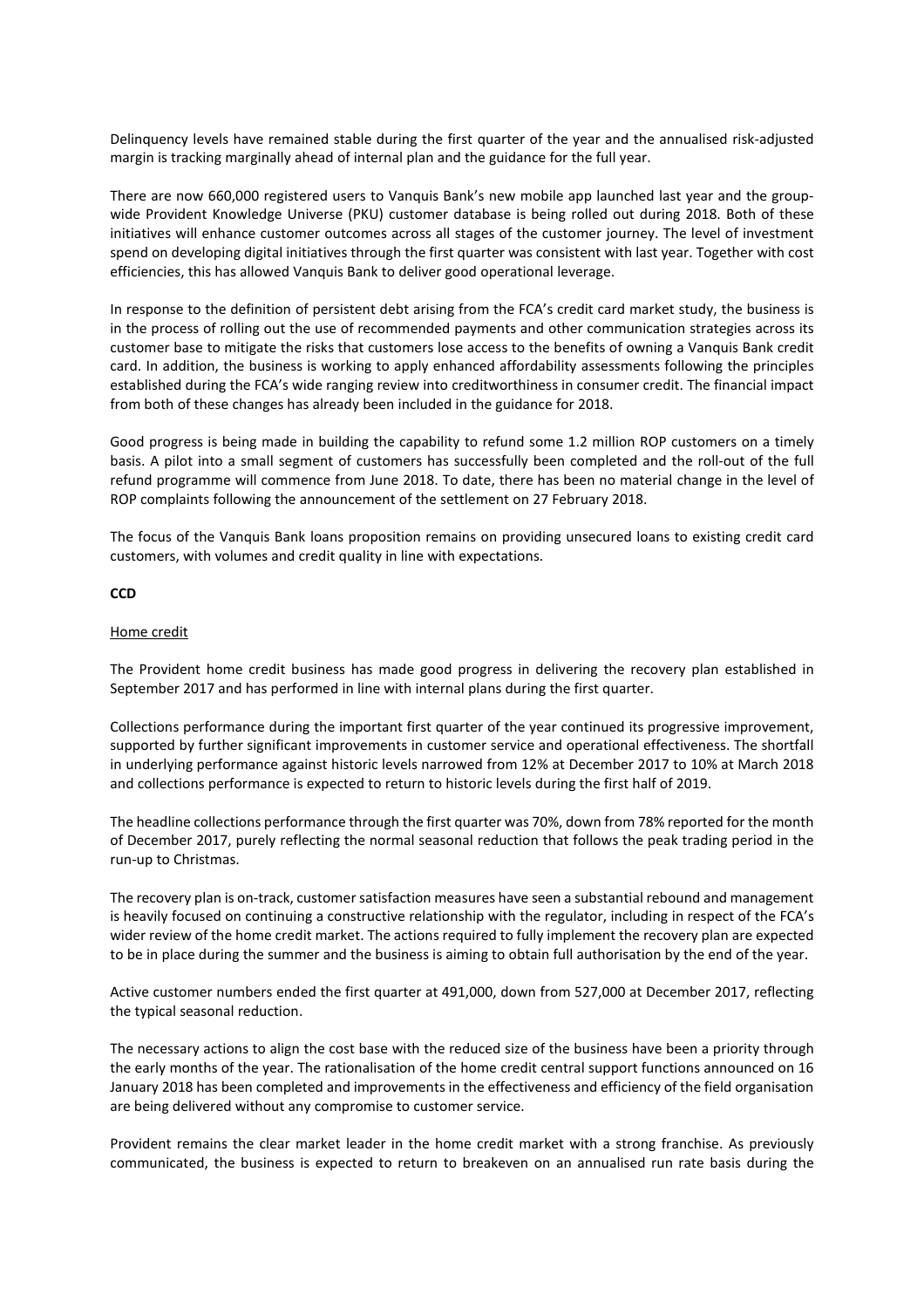second half of 2018 and move into profitability in 2019. The focus in 2018 will remain on completion of the recovery plan and securing full regulatory authorisation.

## **Satsuma**

Satsuma has continued to experience a good flow of volumes as a result of the investment made last year in developing product distribution, the digital platform and further lending capability. New business and further lending volumes have increased by approximately 70% and customer numbers ended the first quarter at 91k, up 50% on March 2017. Underwriting standards have been further tightened during the first quarter.

#### **Moneybarn**

Moneybarn has delivered further strong growth. First quarter new business volumes showed year-on-year growth of over 10% and customer numbers at the end of March stood at 53,000, up 24% on March 2017. The annualised risk-adjusted margin has continued to reflect the higher impairment from the step-up in new business volumes and the increased flow of defaults from business written prior to the tightening of underwriting in the second quarter of 2017. Additional investment has been made in the collections and recoveries teams and a decision has recently been made to curtail a tier of lower value business which was only marginally profitable. Lead indicators show that delinquency trends are improving and the risk-adjusted margin is expected to stabilise in the second half of the year.

Moneybarn continuesto work with the FCA in respect of the ongoing investigation into affordability, forbearance and termination options.

#### **Central services**

The group has invested further in strengthening its governance framework during the first quarter including the recruitment of a central risk team to work under the interim Chief Risk Officer and the group co-ordination of IT and procurement under the interim IT Strategy & Procurement Executive. Plans for the recruitment of a Group HR Executive and a Head of Regulation are also well advanced. Central costs in 2018 will reflect an uplift of some £5m in providing greater co-ordination, oversight and collaboration of divisional activities to increase the efficiency and effectiveness of the group's operations.

#### **Funding and capital**

Following completion of the rights issue on 10 April 2018, the group's funding and capital positions are strong.

The group's CET 1 ratio on an accrued profits basis at 31 March 2018, after assuming receipt of the £300m net proceeds from the rights issue, was 29.8% compared with the group's revised minimum capital requirement of 25.5%, which includes fully loaded CRD IV capital buffers effective from 1 January 2019. On this basis, the surplus regulatory capital headroom was 4.3%, equivalent to approximately £120m, which is consistent with historic levels. This is considered to be an appropriate level of regulatory capital to meet the group's current and future requirements.

Cash on deposit, excluding liquid resources held by Vanquis Bank in satisfaction of Prudential Regulation Authority (PRA) requirements, and headroom on the group's committed debt facilitiesis currently approximately £345m. Together with the ability of Vanquis Bank to take additional retail deposits and repay its current intercompany term loan with Provident Financial plc of £55m, this is sufficient to fund contractual debt maturities and projected growth in the group until May 2020, when the group'srevolving syndicated bank facility matures.

On 1 March 2018, Fitch Ratings reaffirmed the group's credit rating at BBB- with a negative outlook and at the same time removed the group from ratings watch negative.